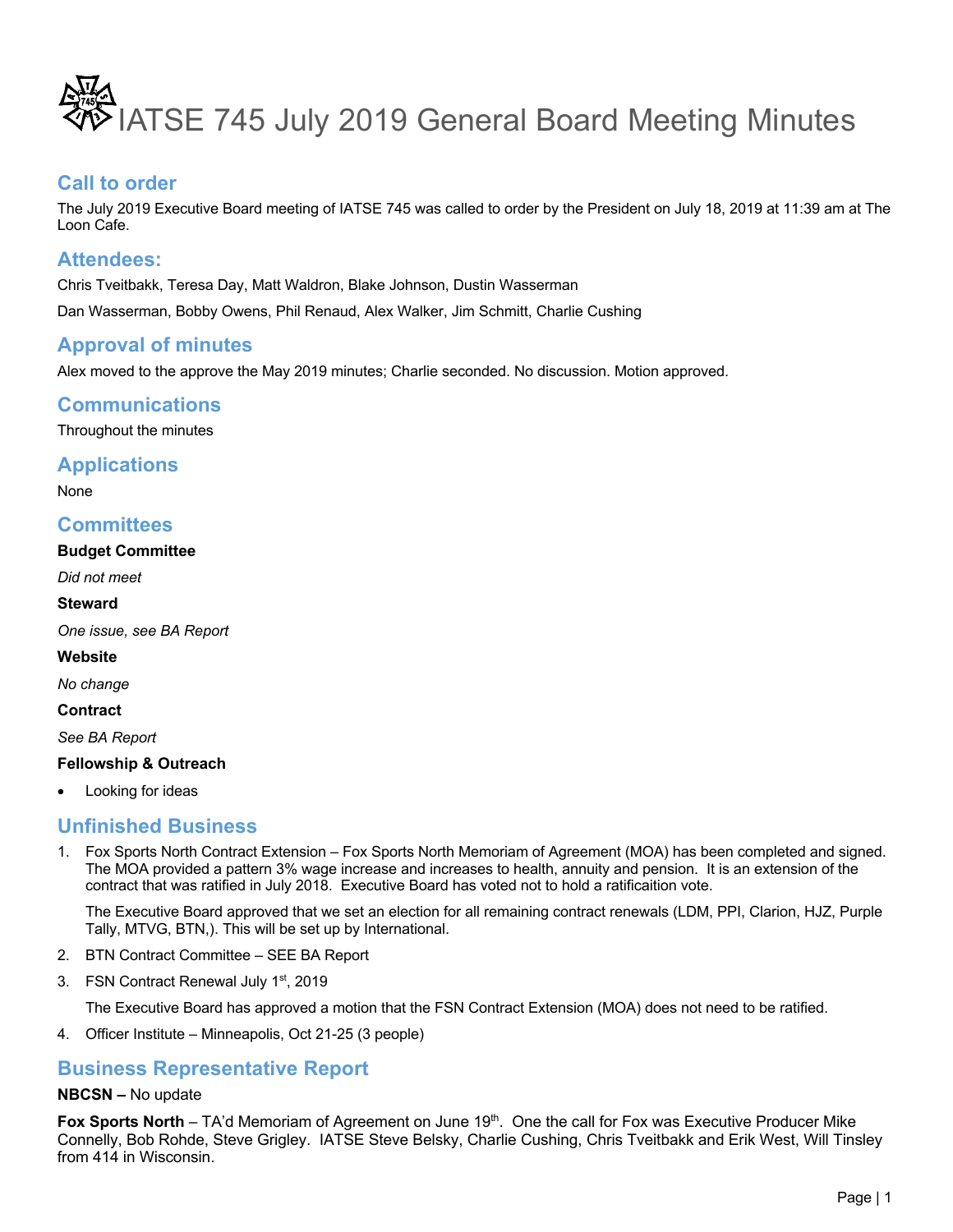Were successful getting 3% wage increases for all positions, 4.2% increase for CPO 3 to match Hard Camera and A2. They were not willing to increase the Fox Box rate to get more competitive with national averages at this time. Agreed to interpreting the counting of cameras properly moving forward meaning there will likely be a V2 on every Twins game in 2020.

**BTN** – Nolan Bettermann and I went to Chicago on July 11<sup>th</sup> and 12<sup>th</sup> for contract negotiations. We were the only Local to have a representative at bargaining. Fox had Steve Moy, David Normandale, Kim Beauvais, Lauren Goss, Mark Hulsey. We exchanged proposals from each of the five markets this contract represents. BTN initially proposed a four year contract with wage and benefit increases but bargaining remains for the other identified issues.

**Castle Way Productions** – Checks for Gold Cup went out and were missing the Meal Penalty, it was promptly delivered the next day. I verified with CWP that they will correctly pay the Annuity since its based on gross wages. Please check the IATSE NBF website to ensure its correct.

**Docusign** – have used this for Registration Checkoff and Annuity Deferral forms after the national benefits fund approved electronic signatures. This has been much faster and efficient and provides time and date stamps to ensure all recipients are receiving the documents correctly.

**Iowa back pay** – Steve Moy confirmed the September 1<sup>st</sup>, 2017 – August 2018 back pay wages and benefits for the lowa members will be paid on the pay roll the week of July 19<sup>th</sup>.

**Iowa training** – Jesse Madison and I traveled to Cedar Rapids on Monday, July 15<sup>th</sup> and had 8 of our Iowa members attend. Every person walked away impressed with the new knowledge and skills they acquired. This training allowed our Iowa members to get their long deserved back pay.

**Iowa referral list and dues** – Now that back pay wages and benefits have been paid we need to establish a Iowa specific referral list and start charging our 1% dues to the BTN work in Iowa.

**Rush Media MLS** – crewed show at Allianz Field on July 10<sup>th</sup>, 2019 and attempted to use two of their staffers and not pay them under their union contract. After much debate with Tim Eichorst they agreed to pay the positions under contract.

The day of the show it was discovered they only had one V1 with 11 cameras. We continued to debate this and their answer was the TD would be shading two of the cameras and they would not need to hire a V2. This was not an acceptable solution to this issue. Still ongoing.

Another MLS ESPN+ show on August  $7<sup>th</sup>$ . Need to discuss this further.

**NBA Chair** – almost completed.

**SMG** – contract is completed for US Bank Stadium.

#### **Joel Kitay/Second Wind Productions** – need to file our cards.

**Iowa training:** The Executive Board has approved to reimburse Charlie Cushing at \$400 with benefits We are responsible for the hotel room rental with projector and mileage. The IATSE Training Trust has approved the funds to pay The Fiber Guy Inc for training.

The Executive Board has approved to compensate (per agreement) Charlie 2 days wages (\$400 / day) plus benefits (\$490.25 / per day = \$980.50 for contract negotiations with Regional Sports Networks (FSN / Sinclair).

New Business

- 1. Policies Review / Referral List Fee Rules to Fran VOTE
- 2. Budget Committee recommendations review Profit & Loss to determine possible future Officer raises
- 3. Iowa Fiber Training expense approval see BA Report

### **Treasurer's Report**

Note that invoices more than 90 days past due are subject to Noncompliance.

Trustone Financial (bank account): Current balance: \$79,357.83 Overdue invoices: \$2,938 Open invoices: \$10,730

Commonwealth Financial Network

Total value of portfolio: \$29,184.12